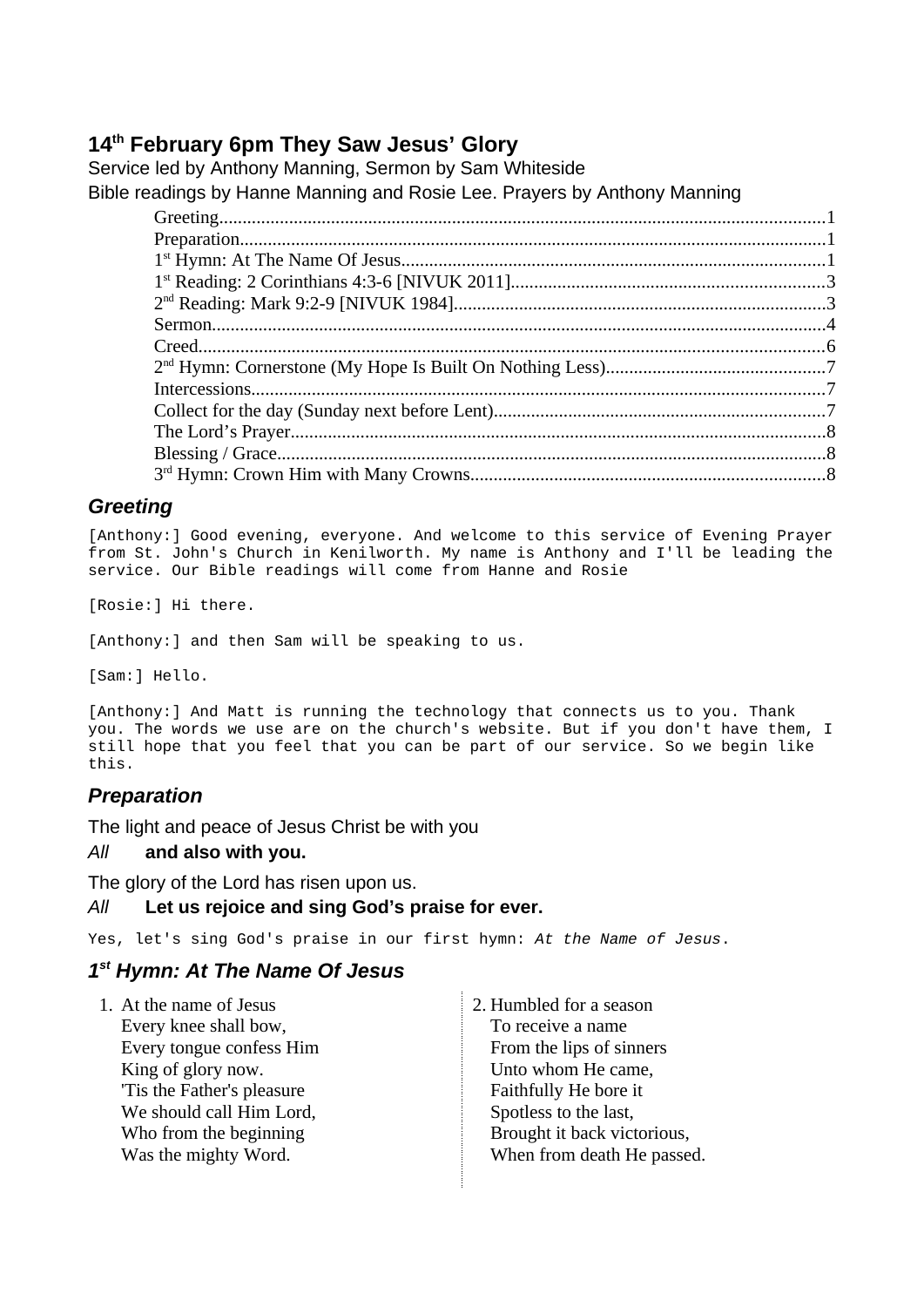- 3. Name Him, brothers, name Him, With love strong as death, But with awe and wonder And with bated breath: He is God the Saviour, He is Christ the Lord, Ever to be worshipped, Trusted, and adored.
- 4. In your hearts enthrone Him; There let Him subdue All that is not holy, All that is not true. Crown Him as your Captain In temptation's hour, Let His will enfold you In its light and power.
- 5. Brothers, this Lord Jesus Shall return again, With His Father's glory, With His angel-train; For all wreaths of empire Meet upon His brow, And our hearts confess Him King of glory now.

We have come together in the name of Christ to offer our praise and thanksgiving. to hear and receive God's holy word, to pray for the needs of the world, and to seek the forgiveness of our sins, that by the power of the Holy Spirit we may give ourselves to the service of God.

## *Confession*

Jesus says, 'Repent, for the kingdom of heaven is close at hand.' So let us turn away from our sin and turn to Christ, confessing our sins in penitence and faith.

*All* **Most merciful God, Father of our Lord Jesus Christ, we confess that we have sinned in thought, word and deed. We have not loved you with our whole heart. We have not loved our neighbours as ourselves. In your mercy forgive what we have been, help us to amend what we are, and direct what we shall be; that we may do justly, love mercy, and walk humbly with you, our God. Amen.**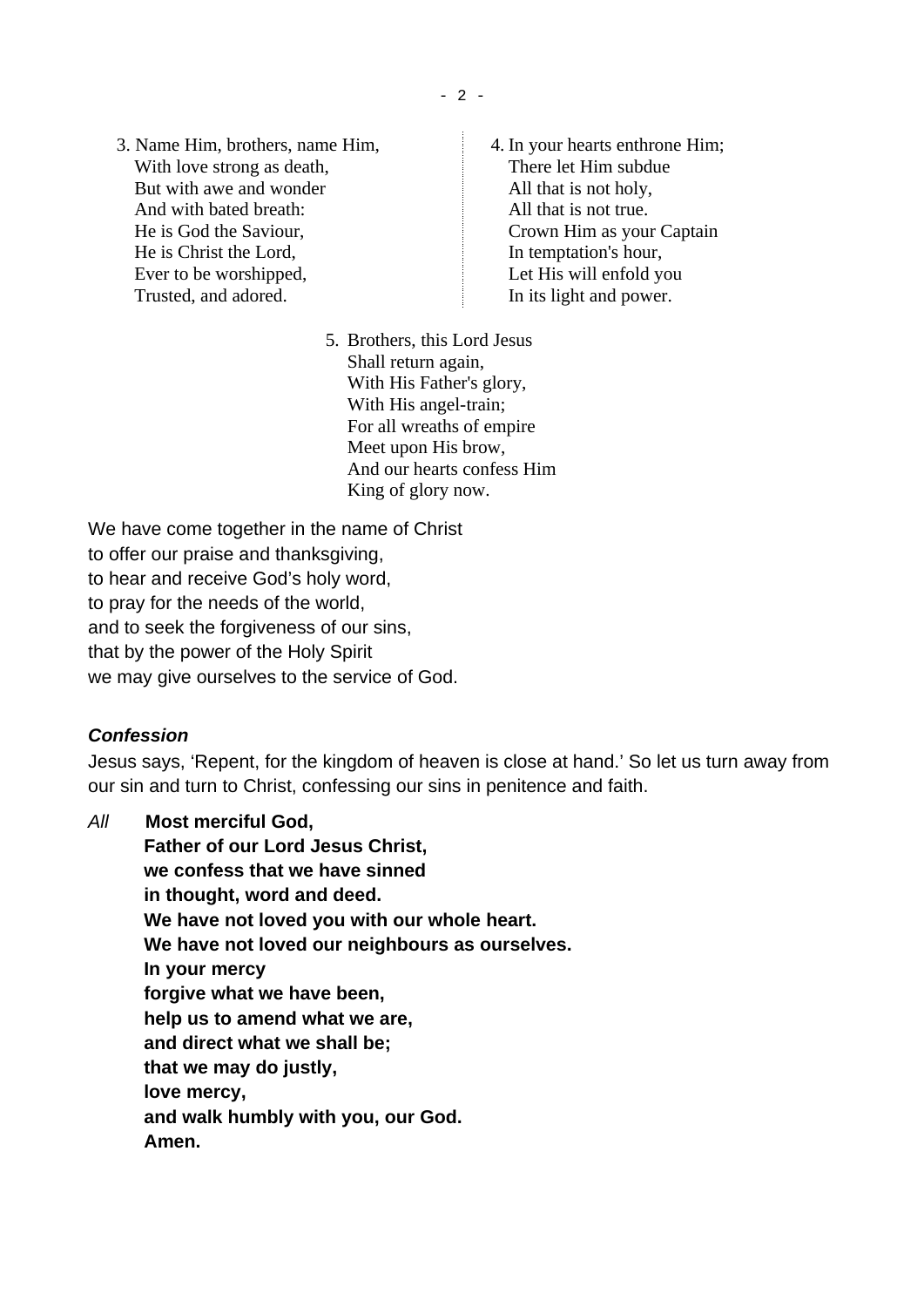## *Absolution*

May the God of love and power forgive us and free us from our sins, heal and strengthen us by his Spirit, and raise us to new life in Christ our Lord.

*All* **Amen.**

### *Opening prayer*

The day is almost over, and the evening has come; let us pray with one heart and mind.

#### *Silence is kept.*

Holy God, we see Your glory in the face of Jesus Christ. May we reflect His life in word and deed, that all the world may know His power to change and save. And this we ask through Jesus Christ, our Lord.

### *All* **Amen***.*

And now we're going to turn to the Bible. Hanne and Rosie will bring us our two readings. And then Sam will speak.

## <span id="page-2-1"></span>*1 st Reading: 2 Corinthians 4:3-6 [NIVUK 2011]*

3 And even if our gospel is veiled, it is veiled to those who are perishing. 4 The god of this age has blinded the minds of unbelievers, so that they cannot see the light of the gospel that displays the glory of Christ, who is the image of God. 5 For what we preach is not ourselves, but Jesus Christ as Lord, and ourselves as your servants for Jesus' sake. 6 For God, who said, 'Let light shine out of darkness,' made his light shine in our hearts to give us the light of the knowledge of God's glory displayed in the face of Christ.

This is the word of the Lord. **Thanks be to God.**

## <span id="page-2-0"></span>*2 nd Reading: Mark 9:2-9 [NIVUK 1984]*

2 After six days Jesus took Peter, James and John with him and led them up a high mountain, where they were all alone. There he was transfigured before them. 3 His clothes became dazzling white, whiter than anyone in the world could bleach them. 4 And there appeared before them Elijah and Moses, who were talking with Jesus.

5 Peter said to Jesus, 'Rabbi, it is good for us to be here. Let us put up three shelters – one for you, one for Moses and one for Elijah.' 6 (He did not know what to say, they were so frightened.)

7 Then a cloud appeared and enveloped them, and a voice came from the cloud: 'This is my Son, whom I love. Listen to him!'

8 Suddenly, when they looked around, they no longer saw anyone with them except Jesus.

9 As they were coming down the mountain, Jesus gave them orders not to tell anyone what they had seen until the Son of Man had risen from the dead.

This is the word of our Lord. **Thanks be to God.**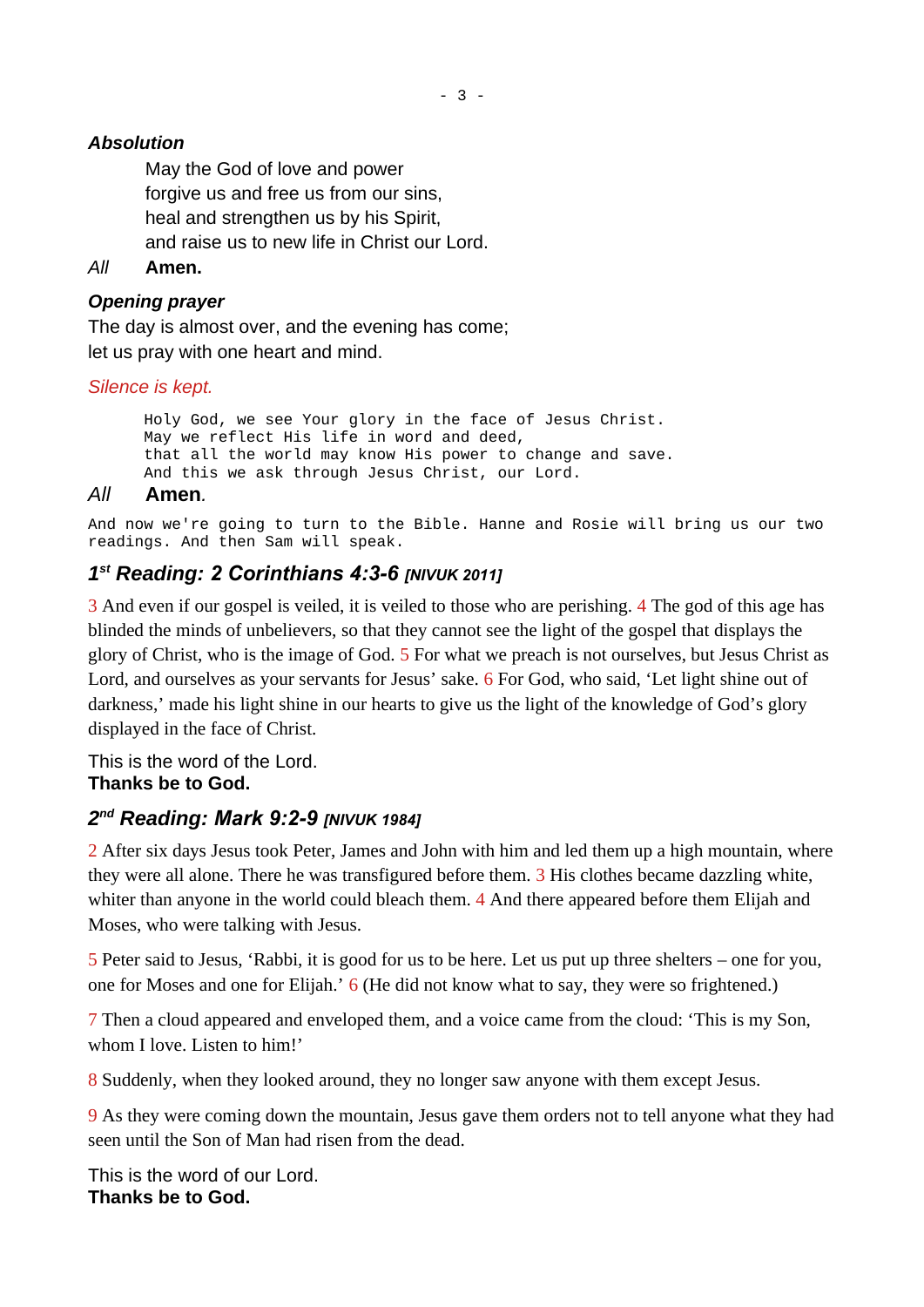#### <span id="page-3-0"></span>*Sermon*

[Sam:] Hello. Shall we just pray before I speak?

Heavenly Father, I just pray tonight that You will hear our prayers, You will hear our worship, and as we open Your Word, that You will bless us in an abundant way. Lord, we just thank You for Your Word tonight. In Jesus' name, teach us through it. Amen.

Have you ever had a mountaintop experience? Of course you have. It's Valentine's Day! So you've had a mountain top of experience when you fell in love, when you got married, maybe when your children came along, and you enjoyed them. Mountaintop experiences! Mountaintop experiences when you came to know the Lord Jesus Christ as your Saviour and Lord, mountaintop experiences when you pass an exam, or achieve something for which you reached in your life. Have you had any mountaintop experiences recently? Are you expecting any? One mountaintop experience that I had was when a young man came to give his life to Christ. But he was accompanied by his mother. And although his mountaintop experience was coming to know the Lord Jesus Christ, that was great, and it was a great mountaintop experience for me because I'd known this young man for some years. But the greatest mountaintop experience on that occasion was this smile on the mother's face when her son came to know Jesus.

Are you expecting a mountaintop experience this week? This month? This year? Maybe several? The mountaintop experience that we experienced tonight in our reading, Mark 9 and verses 2-9, is an occasion, in fact the second occasion when Jesus took Peter, James and John up the mountain, on one of His missions, He took them with Him. And you remember that it was the same three disciples, Peter, James and John, who accompanied Jesus on the raising of Jairus' daughter. So a question for us tonight is how willing are we to accompany Jesus on missions? That's question number one. There will be several questions, as we go through tonight.

A word about the mountain: not named, but generally known as Mount Hermon. 9,200 feet high, about 12 miles north-east of Caesarea Philippi, quite a trek. I wonder how far we are prepared to go with Jesus on His mission? And are we finding it a little difficult, maybe because of COVID-19? And this Transfiguration probably occurred at night. Although Luke in his account, Luke 9 and verse 32, was careful to emphasise and show that the disciples were in fact awake. It wasn't a dream. They didn't dream this incident.

Also, in all that happened, did you realise, as we went through the reading tonight, that there was no communication between Moses and Elijah, and the disciples. They spoke with Jesus, it says, They spoke with Jesus. And I wonder why that was? Well of course, Moses and Elijah were not in their normal country, situation. They were in Heaven. And of course, and so was Jesus. He was transfigured before them. And that the disciples, Peter, James, and John, were on this planet still. And so the communication was between Elijah, Moses, and Jesus.

And you notice that they spoke about the Cross? Well, although they didn't say 'the Cross' in the Scriptures, they were talking about Jesus' departure, which would include the Cross, but they were talking about His Resurrection in the reading, Mark 9, verse 9, when Jesus gave them orders not to tell anyone. That was rather strange, wasn't it? But it was because they were not in the same situation as the prophets of old and Jesus were in their situation now. Peter, of course, true to life, suggests building three shelters (Mark 9, verse 5). And here's another question. How about our own impulses, our own ideas? Sometimes, sometimes we get into a certain situation, which God has taken us to, Jesus up the mountain, as it were, and we have our own ideas. What about those?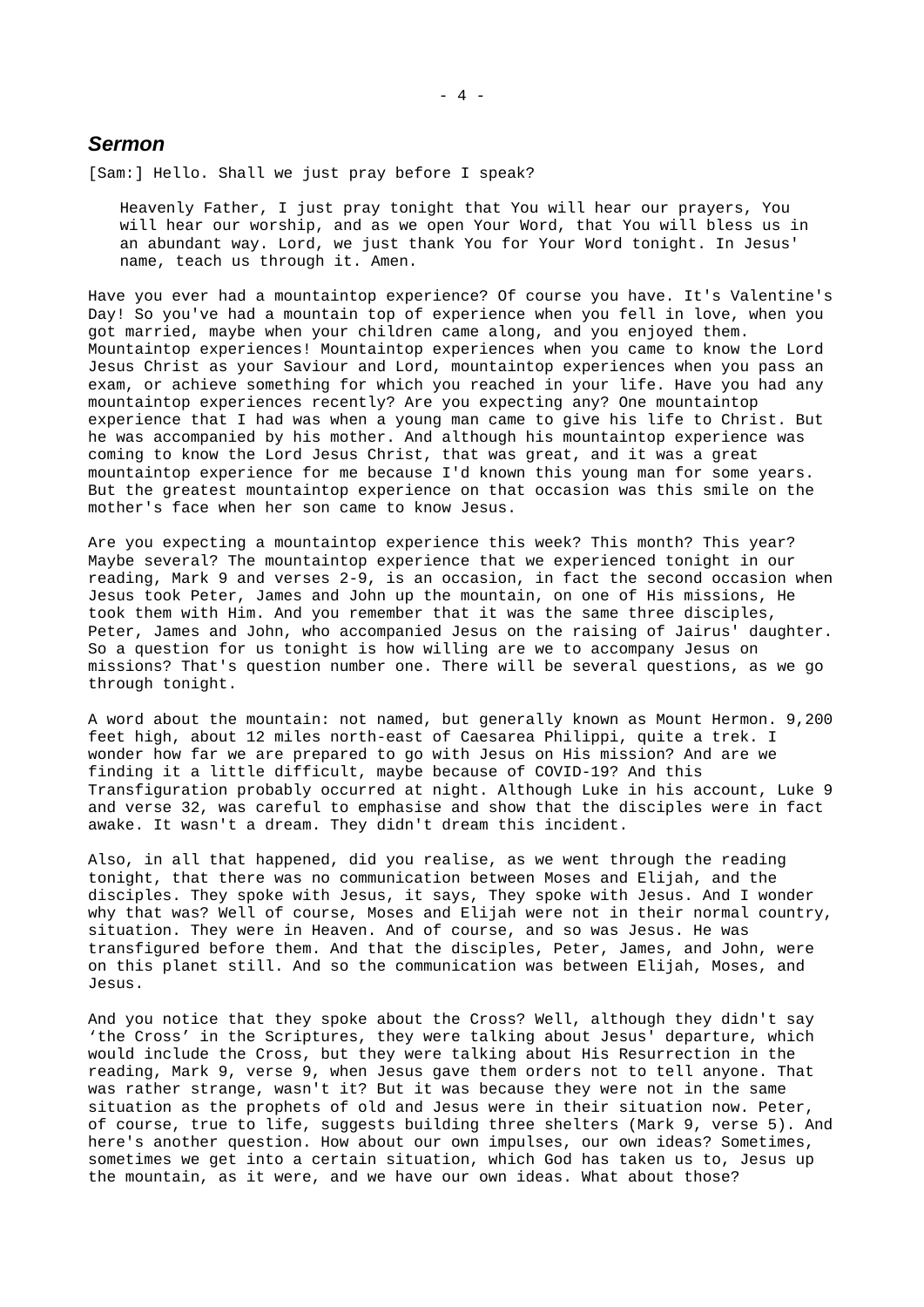Well, there's some outlines, but what I want to get at tonight is really, let us think about what *we* see in the Transfiguration. What do we see? Do we see the glory of the sinless and perfect humanity of Jesus, ready to return home to Heaven? He could have done, because He was sinless. But He chose to share in human death. But more than that, to be the perfect sacrifice for sin, and the means, of course, by which salvation could be achieved. Surely every Christian's mountaintop experience! But the Transfiguration, although it was significant as an event, and, of course, was significant concerning the person of Jesus, it was also a very important part of the spiritual education of the disciples. "Listen to My Son, whom I love," said the voice from the cloud (Mark 9, verse 7). This event, you see, confirmed their faith, although they'd have been perhaps beginning to waver a bit. In the previous chapter, Mark 8, the disciples had been told that Jesus was going to suffer many things, and be killed (verse 31). And of course, anyone that follows Him must be prepared to take up his cross and follow (verse 34). So maybe the disciples' faith was wavering a bit at this time.

And as we look forward from there to the future, the early church, we find the Transfiguration also had a profound effect on that church. 2 Peter 1 and verse 16 through 18 tells us, listen to what it says:

16 We did not follow cleverly invented stories when we told you about the coming of our Lord Jesus Christ, but we were eye-witnesses of his majesty. 17 For he received honour and glory from God the Father when the voice came to him from the Majestic Glory, saying, "This is my Son, whom I love; with him I am well pleased." 18 We ourselves heard this voice that came from heaven when we were with him on the sacred mountain.

How is our faith? How is our faith today, many years later? And how much are we listening to the Lord, and how much are we taking notice of the Holy Spirit's leading?

And then again, the Transfiguration also shows that the testimony of the Old Testament prophets, of whom Moses and Elijah were there, as representatives on the mountain, they also were being shown to the disciples before their very eyes. The prophecies that had been told were there before their very eyes. In Deuteronomy 18, and verse 15, it says

The LORD your God will raise up for you a prophet like me from among your own brothers, from your fellow Israelites. You must listen to him.

"You must listen to Him." Peter of course had been unwilling to do that. Remember (Mark 8:32) when Jesus was predicting His death, Peter was saying, "no, no, no, no, no, no." And Jesus had to rebuke him and say "Get thou behind me, Satan" or "Get you behind me, Satan."

It's a reminder that one way in which God speaks to us, one way in which Jesus speaks to us, is through the Scriptures. And the question is, are we listening? Are we listening? During the week I shared with Denise and Steve the fact that somebody asked once, "Where did Noah keep his bees during the flood?" And of course he kept them in the ark-hives. I hope you don't keep your Bible in the archives. Use it every day. Read it every day. It's necessary sometimes, and very often, for God to speak through His Word, the Bible.

And talking about scriptures, we had another reading tonight, 2 Corinthians 4 verses 3 to 6, that's those four verses. In 2 Corinthians, Paul talks in verse 3 of this chapter, and he talks about the veil. And he links it with 2 Corinthians 3 and 13, where the veil covered Moses' face. But there's another veil, the veil that is represented in our reading tonight, a veil that seeks to hide the present age from the glory of the Gospel of Jesus Christ. Satan was, and still is, seeking us to turn away from the light. Paul declares that man is made in the image of God, obviously linking it to Genesis 1:26. But sin has marred that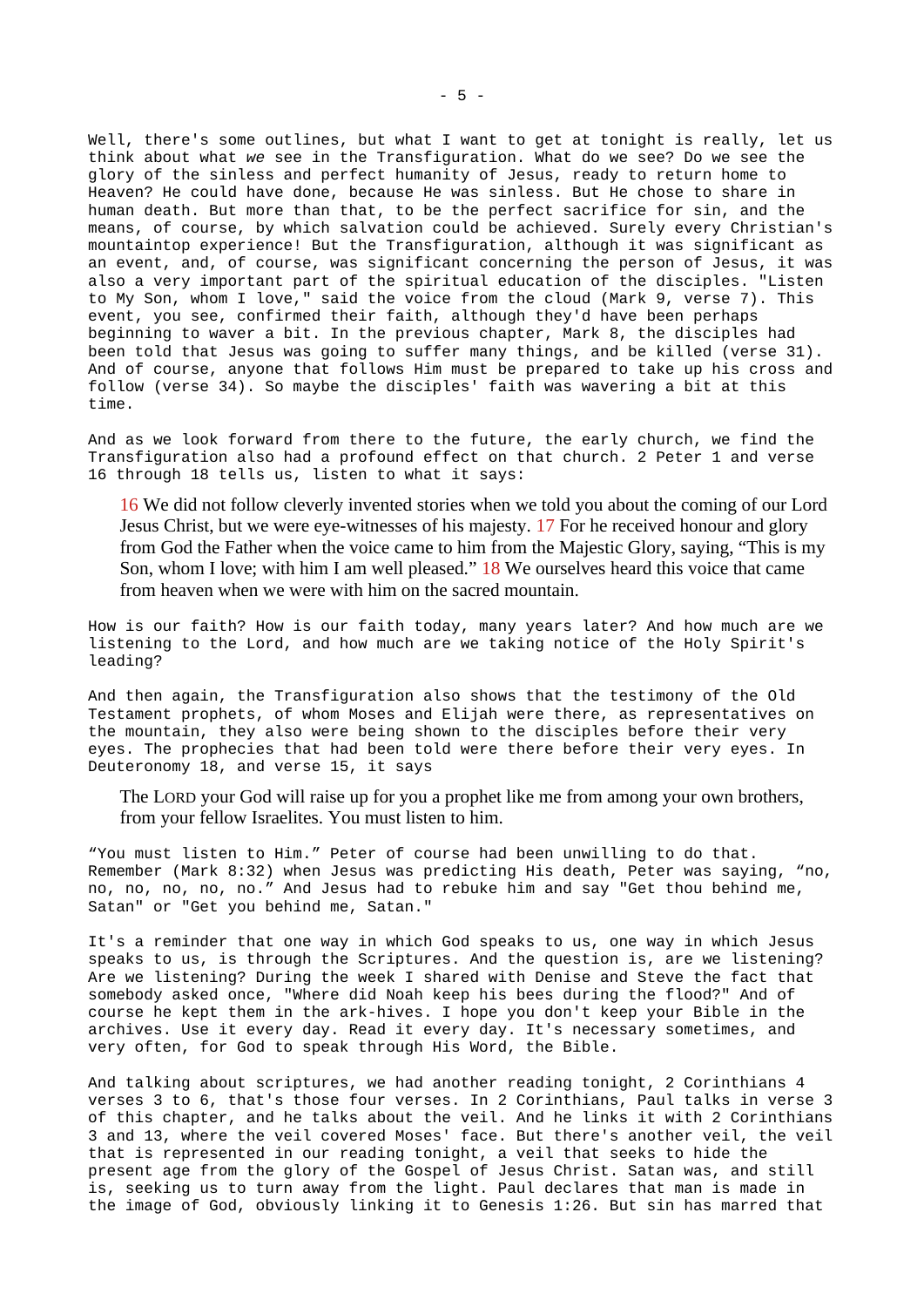image. However, Jesus is the light of the world (John 8:12). He shines in the heart of the believer. And the illumination that He gives accompanies regeneration. He shines, therefore any unbelief by mankind is not the obscurity of the message, but the hostility of humans, human beings. And that hostility is largely made up of not listening, not listening to Jesus when we have been told to listen to Him, just as the disciples at the Transfiguration on the mountaintop were told to listen to Him by the voice in the cloud.

So can I ask you to be bold. Go up the mountain, see the glory of God, listen to Jesus. You will have the light of life! And if you're already a Christian, go up again. We all need to go up and hear the voice every day. Your faith will be strengthened. Your life will be more abundant. It will be a mountaintop experience. And as a postscript: in the resurrection morning, when Jesus shall appear in the heavens, shining in all His glory, and His holy angels with Him, it will be a joyful time. He will be present. He will be present with us. And He will present us to the Father, saying, "These are the children You have given to Me." And we will rejoice together. What a mountaintop experience that will be!

Shall we just pray.

Heavenly Father I just pray tonight, that You will anoint Your Word, that You will speak to us, that we will be ready to go where You want us to go with You, we may be willing to go, that we may listen to Your voice and we will obey it. And we will rejoice in giving You all the glory, and all the praise. In Jesus' name, Amen.

#### <span id="page-5-0"></span>*Creed*

[Anthony:] Thank you, Sam. So let us respond by telling God and Jesus, in the words of the Apostles' Creed, how we believe in Him.

*All* **I believe in God, the Father almighty, creator of heaven and earth. I believe in Jesus Christ, his only Son, our Lord, who was conceived by the Holy Spirit, born of the Virgin Mary, suffered under Pontius Pilate, was crucified, died, and was buried; he descended to the dead. On the third day he rose again; he ascended into heaven, he is seated at the right hand of the Father, and he will come to judge the living and the dead. I believe in the Holy Spirit, the holy catholic Church, the communion of saints, the forgiveness of sins, the resurrection of the body, and the life everlasting. Amen.**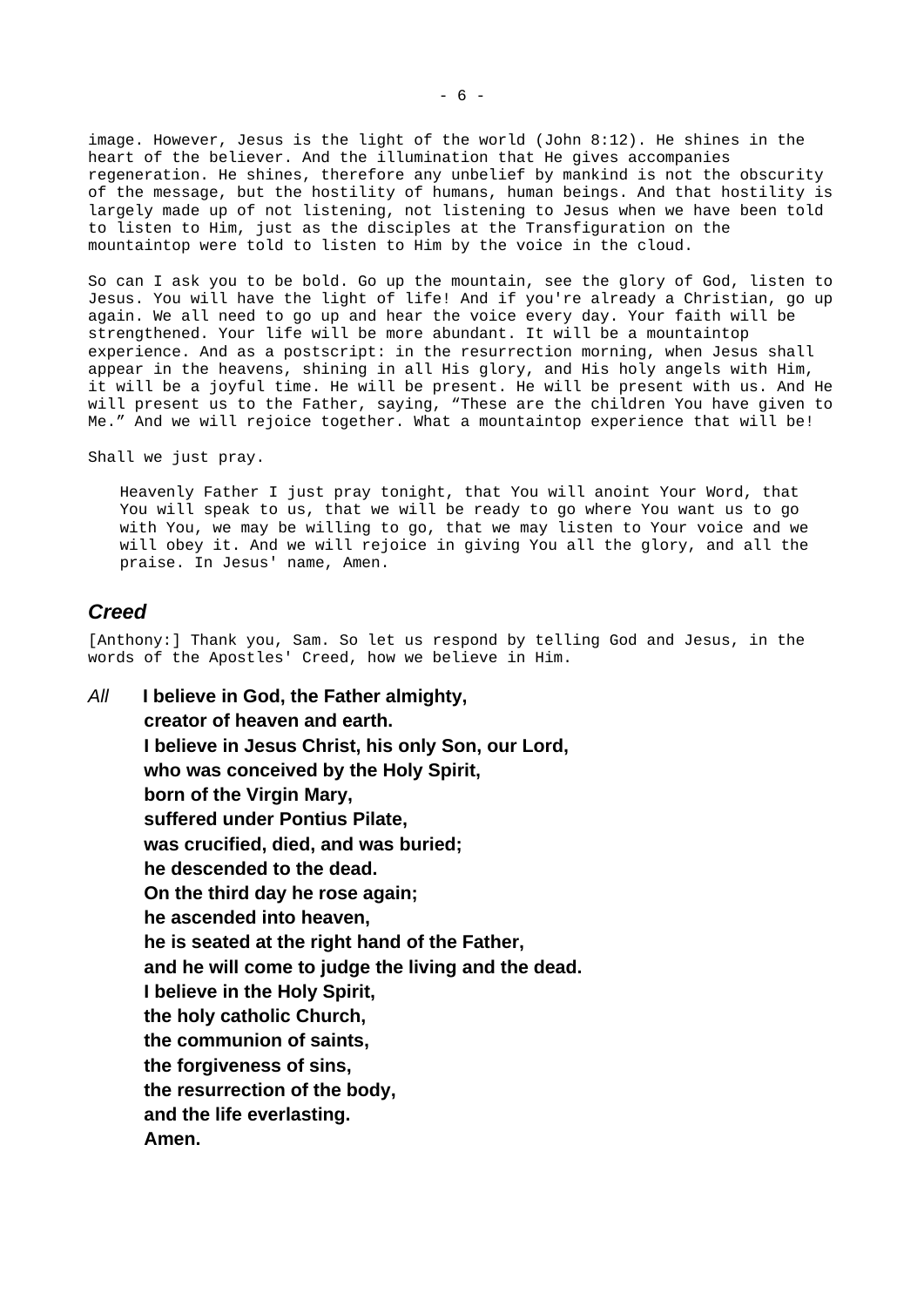## <span id="page-6-2"></span>*2 nd Hymn: Cornerstone (My Hope Is Built On Nothing Less)*

1. My hope is built on nothing less Than Jesus' blood and righteousness I dare not trust the sweetest frame But wholly trust in Jesus' name.

*Repeat Verse 1*

*Chorus:*

Christ alone, Cornerstone Weak made strong, in the Saviour's love Through the storm He is Lord, Lord of all

2. When darkness seems to hide His face I rest on His unchanging grace. In every high and stormy gale My anchor holds within the veil.

*Chorus*

3. When He shall come with trumpet sound Oh may I then in Him be found Dressed in His righteousness alone Faultless, stand before the throne

*Chorus*

### <span id="page-6-1"></span>*Intercessions*

So, now let us pray together.

Almighty God, our Heavenly Father, You promised through your Son, Jesus Christ, to hear us when we pray in faith. We pray for Christians who feel isolated in these strange times. We pray for your people in countries where it's particularly hard to be a Christian.

We pray for our church leaders who have to make decisions about church life in these changing times.

Lord, in Your mercy,

#### *All* **hear our prayer.**

We pray for governments in different countries, trying to make decisions about how to move forward safely.

We thank you for our NHS, and for all the people we rely on in these difficult times.

We pray too for families with children learning at home, and having half term now, and for teachers planning to reopen schools. Lord, in Your mercy,

#### *All* **hear our prayer.**

We pray for people in danger, for people in pain, for people living in fear, for people we know with problems whom we name before you now.

Please, comfort and heal all those who suffer in body, mind, or spirit. Give them courage and hope in their troubles and bring them the joy of your salvation.

Lord, in Your mercy,

*All* **hear our prayer.**

### <span id="page-6-0"></span>*Collect for the day (Sunday next before Lent)*

Almighty Father, whose Son was revealed in majesty before he suffered death upon the Cross: give us grace to perceive his glory, that we may be strengthened to suffer with him and be changed into His likeness, from glory to glory; who is alive and reigns with you, in the unity of the Holy Spirit, one God, now and for ever. **Amen.**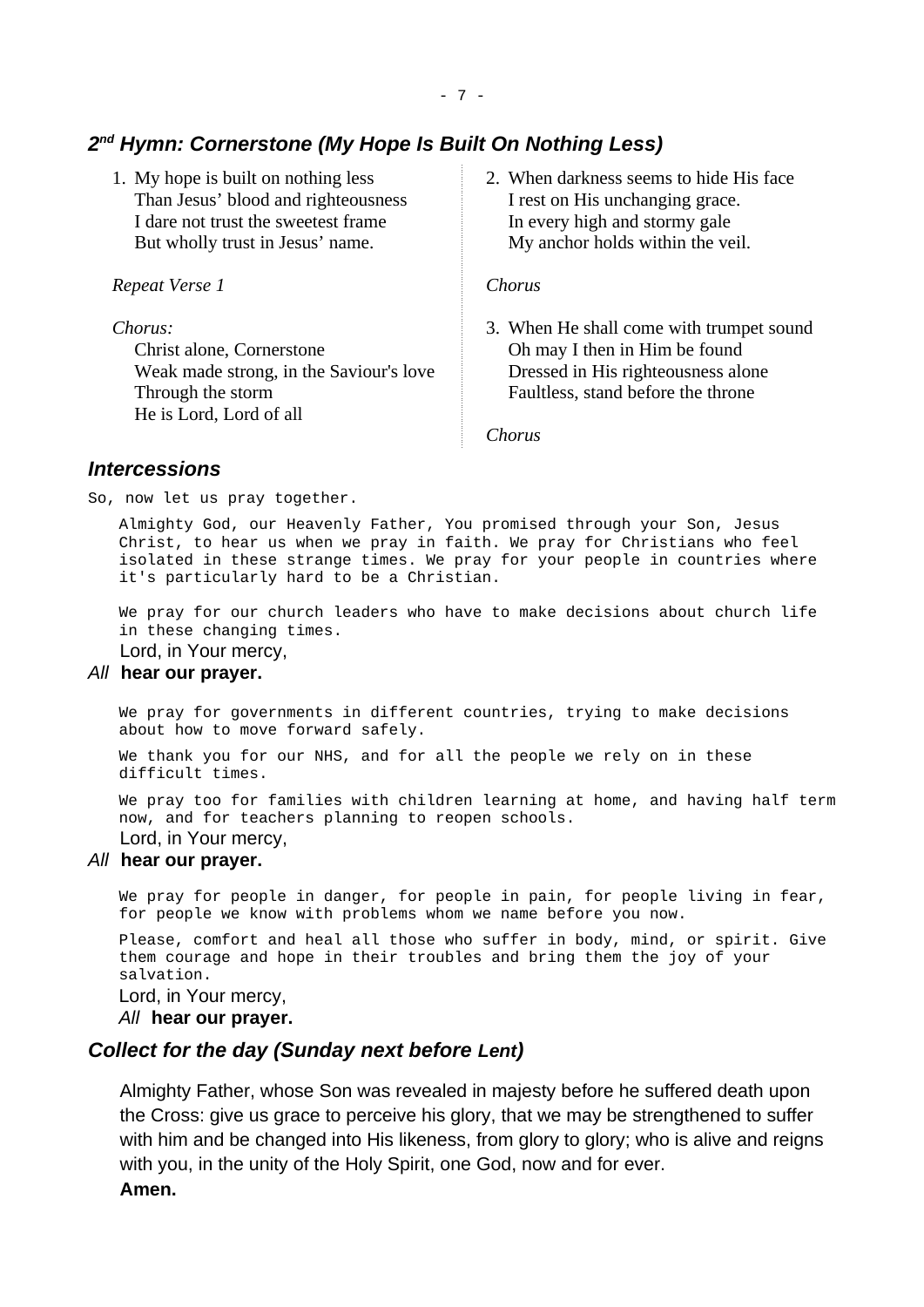## <span id="page-7-2"></span>*The Lord's Prayer*

And now, gathering our prayers and praises into one, let us pray together slowly, as our Saviour taught us.

*All* **Our Father in heaven, hallowed be your name, your kingdom come, your will be done, on earth as in heaven. Give us today our daily bread. Forgive us our sins as we forgive those who sin against us. Lead us not into temptation but deliver us from evil. For the kingdom, the power, and the glory are yours now and for ever. Amen.**

## <span id="page-7-1"></span>*Blessing / Grace*

So, let us bless each other in the words of the grace.

*All* **The grace of our Lord Jesus Christ, and the love of God, and the fellowship of the Holy Spirit, be with us all evermore. Amen.**

### <span id="page-7-0"></span>*3 rd Hymn: Crown Him with Many Crowns*

So thank you all for joining in this service of Evening Prayer from St. John's Church in Kenilworth. Our final hymn is *Crown Him with Many Crowns*.

- 1. Crown Him with many crowns, The Lamb upon His throne. Hark! how the heavenly anthem drowns All music but its own. Awake, my soul, and sing Of Him who died for thee, And hail Him as thy matchless King Through all eternity.
- 2. Crown Him the Son of God Before the worlds began, And ye, who tread where He hath trod, Crown Him the Son of Man; Who every grief hath known That wrings the human breast, And takes and bears them for His own, That all in Him may rest.
- 3. Crown him the Lord of life, Who triumphed o'er the grave, And rose victorious in the strife For those he came to save; His glories now we sing, Who died, and rose on high, Who died, eternal life to bring And lives that death may die.
- 4. Crown Him the Lord of peace, Whose power a sceptre sways From pole to pole, that wars may cease, And all be prayer and praise: His reign shall know no end, And round His piercèd feet Fair flowers of paradise extend Their fragrance ever sweet.
- 5. Crown him the Lord of years, The potentate of time, Creator of the rolling spheres, Ineffably sublime. All hail, Redeemer, hail! For Thou hast died for me; Thy praise shall never, never fail Throughout eternity.